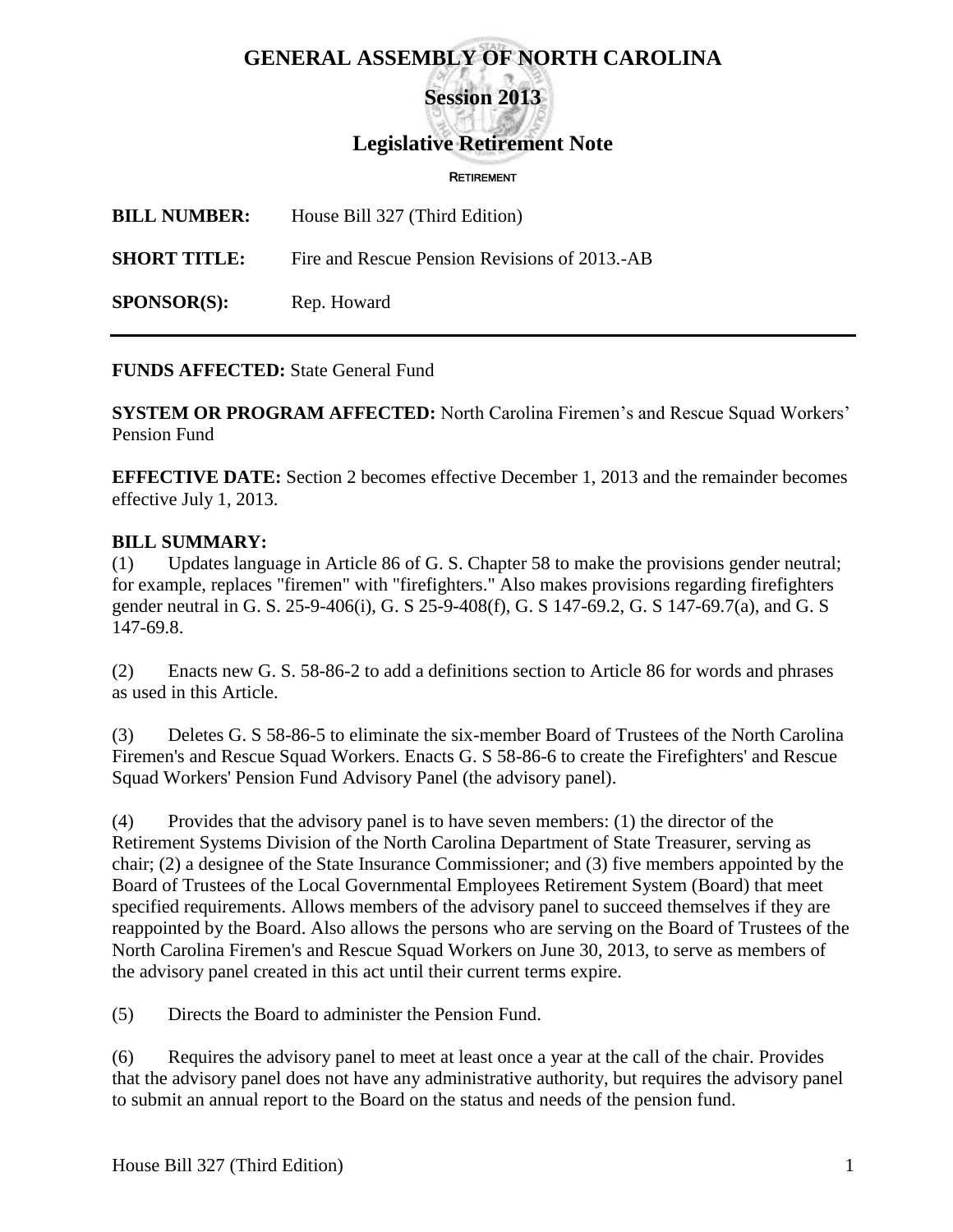(7) Amends G. S 58-86-15, deleting the office of the Director of the North Carolina Firemen's and Rescue Squad Workers' Pension Fund.

(8) Amends G. S 58-86-25 to delete the definition of eligible firemen (now moved to the definitions section in new G. S 58-86-2 and titled eligible firefighters). Requires eligible firefighters to attend 36 hours of training in each calendar year. Directs each eligible fire department (was, department) to annually report the names of the firefighters who meet the eligibility requirements under this Article to its respective governing body. Prohibits an eligible firefighter from also qualifying as an eligible rescue squad worker in order to receive double benefits under Article 86 of G. S Chapter 58. Amends G. S 58-86-30 to make the same changes as above applicable to an eligible rescue squad worker, including the prohibition against receiving double benefits.

(9) Amends G. S 58-86-35 (firefighters) and G. S 58-86-40 (rescue squad workers) to require that firefighters and rescue squad workers who are members of the fund make each monthly payment to the fund no later than March 31 following the end of the year in which the month occurred (was, 90 days after the end of the calendar year in which the month occurred). Provides that the pension fund does not award fully credited service based on payments after March 31, subsequent to the end of the calendar year in which the month occurred unless the payment is a lump sum payment as provided in G. S 58-86-45(a1).

(10) Amends G. S 58-86-45 by deleting outdated provisions regarding retroactive membership in the pension fund. Applies provision regarding a lump sum payment for service "otherwise not creditable" to all purchases of service credit for months for which timely payments were not previously made under G. S 58-86-35 or G. S 58-86-40.

(11) Amends subdivision (4) of G. S 58-86-60 to permit any member to withdraw from the fund, upon proper application, and receive a lump sum payment (was, made a distinction based on five or more years of contributing service and less than five years of contributing service). Provides that a member may not purchase time under G. S. 58-86-45 for which the member has received a refund.

(12) Deletes G. S. 58-86-91, which allowed periodic deductions from a member's retirement benefits to be paid to an employees' or retirees' association meeting certain criteria.

(13) Enacts new G. S. 58-86-95 to provide that members who resign as eligible firefighters or eligible rescue squad workers have the option of withdrawing from the fund and seeking a refund under G. S. 58-86-60 or taking a leave of absence under this section, or the member will be considered inactive. Requires any member not on active military service to provide written notice to the office of the director that the member is taking a leave of absence. Requires members on active military service to provide notice to the director before beginning active service and again upon returning from active duty. Provides additional criteria regarding leaves of absence and inactive membership.

(14) Enacts new G. S. 58-86-100, effective December 1, 2013, to provide for the forfeiture of retirement benefits, except for a return of member contributions, for members convicted of certain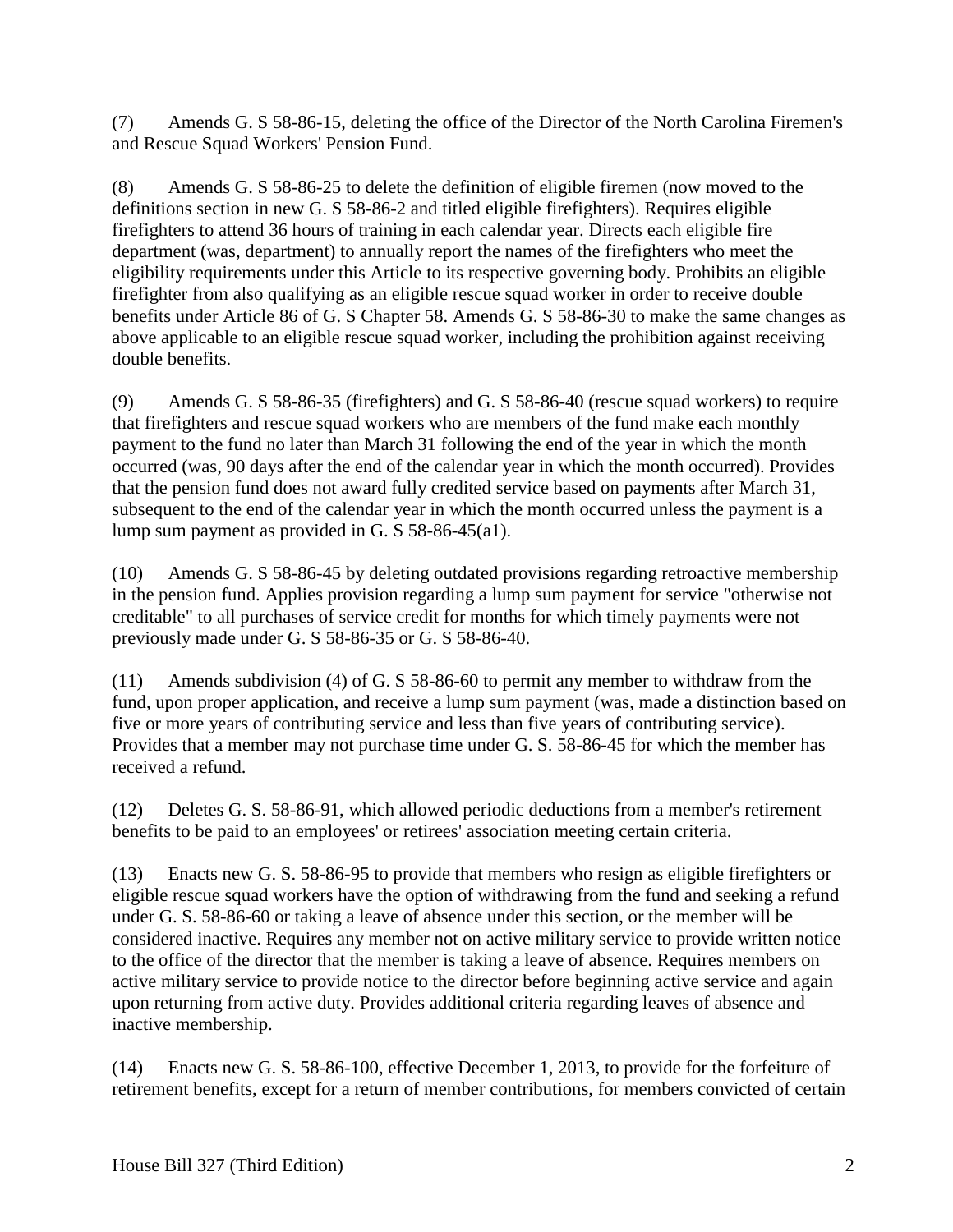felonies that would bring disrepute on a fire department or rescue squad. Applies to convictions under federal or state law meeting the specifications as detailed in this section. Provides for a member or former member to seek a reversal of a benefits forfeiture if the member subsequently receives a pardon, or the conviction is vacated or set aside for any reason, by presenting sufficient evidence to the State Treasurer.

(15) Amends G. S. 15A-1340.16(d) to establish as an aggravating factor a defendant who is a firefighter or rescue squad worker and commits an offense that is directly related to service as a firefighter or rescue squad worker. Enacts new subdivision (h) to G. S. 58-86-95 to provide that a member with less than 20 years of fully credited service in this system as of December 1, 2013, and is convicted of certain offenses committed after December 1, 2013, forfeits all benefits except for a return of member contributions, and is not entitled to any fully credited service accruing after December 1, 2013. This section becomes effective December 1, 2013.

**ESTIMATED IMPACT ON STATE:** Buck Consultants, the Retirement Systems' actuary, and Hartman & Associates, the General Assembly's actuary, does not expect this bill to have a material financial impact on the Fund.

## **ASSUMPTIONS AND METHODOLOGY:**

#### **Firemen and Rescue Squad Workers' Pension Fund**

The cost estimates of the System's Actuary are based on the employee data, actuarial assumptions and actuarial methods used to prepare the June 30, 2012 actuarial valuation of the fund. The data included 40,870 active members, 11,912 retired members in receipt of annual pensions totaling \$24.3 million and actuarial value of assets equal to \$338.9 million. Significant actuarial assumptions used include (a) an investment return rate of 7.25% which includes inflation of 3%, (b) RP-2000 Mortality tables for retirees are set forward two year for all retirees, (c) RP-2000 Mortality tables for disabled retirees are set back six years for males and set forward one year for females, (d) RP-2000 Mortality tables for active employees are set forward two years for all members, (e) rates of separation from active service based on Fund's experience. The actuarial cost method used was the entry age method with level dollar closed amortization method and an amortization period of nine years. Detailed information concerning these assumptions and methods are shown in the actuary's report, which is available upon request from Stanley Moore.

**SOURCES OF DATA:** Buck Consultants Hartman & Associates, LLC

### **TECHNICAL CONSIDERATIONS:** None

**FISCAL RESEARCH DIVISION: (919) 733-4910.** The above information is provided in accordance with North Carolina General Statute 120-114 and applicable rules of the North Carolina Senate and House of Representatives.